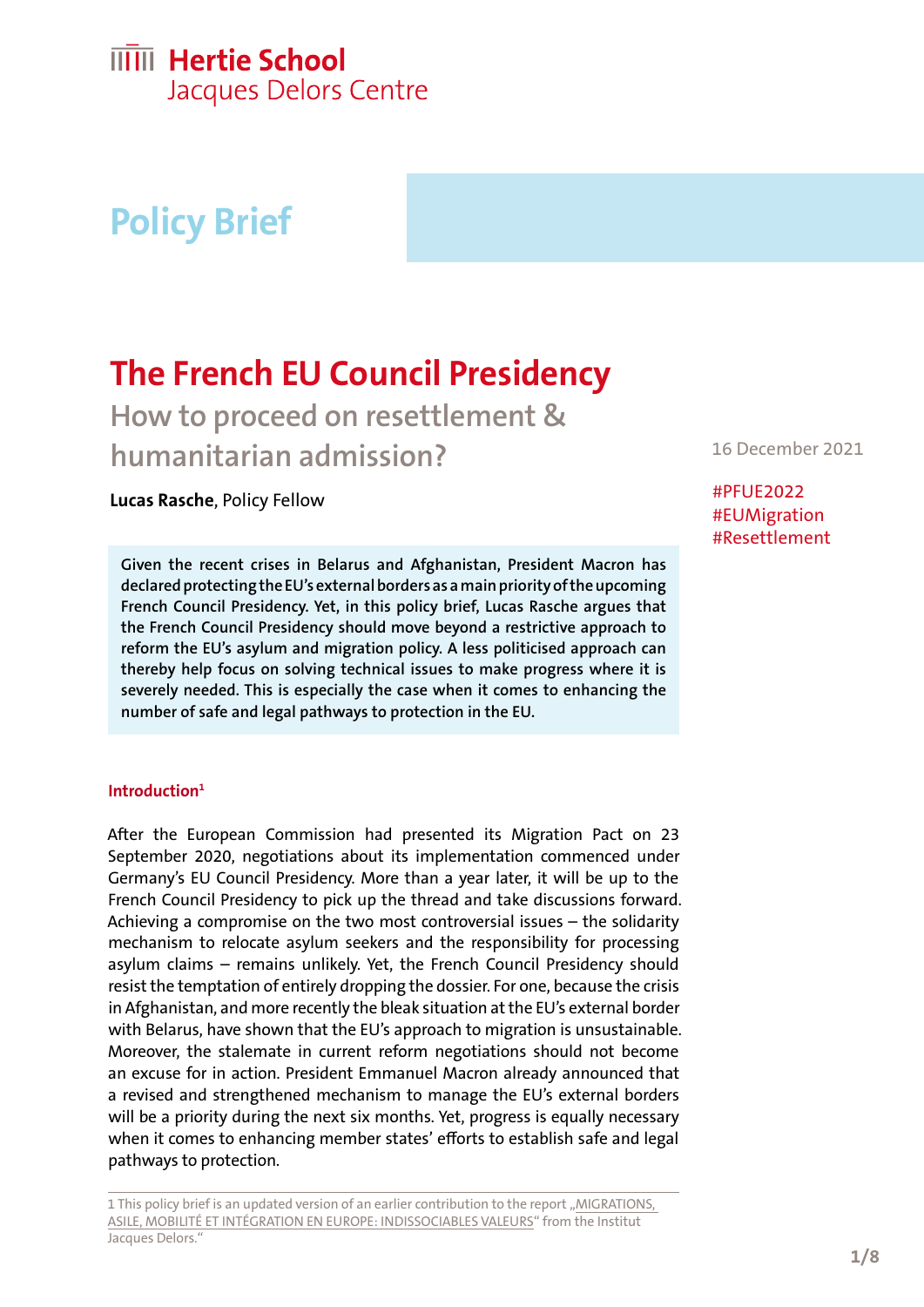At the High-Level Forum for providing protection to Afghans at risk on 7 October, Commissioner Johansson announced that EU member states had collectively evacuated 22.000 Afghans since mid-August.2 Member states also committed to increase their resettlement pledges by providing admission spaces. Countries such as Canada or the United Kingdom respectively promised 40.000 and 20.000 resettlement places in response to the Afghanistan crisis. On 13 December, the Commission announced that 15 member states had pledged 40.000 resettlement places for Afghans in need of protection. The caution with which the EU announced its resettlement pledges two months after the High-Level Forum corresponds with member states' mixed messages in the immediate follow-up to the Afghanistan crisis. For example, French President Emmanuel Macron irritatingly called on the EU to "protect ourselves against irregular migratory flows", whilst also promising that France "will continue to do its duty to protect those who are most at risk" by participating in "an international effort, organised and just".<sup>3</sup>

With elections coming up in April 2022, the French government will be wary of making the impression that it has changed its mind towards a more liberal migration policy. This is especially the case given that the French population considers migration to be among the top three issues deciding the election outcome, with 40% of voters advocating against any immigration.<sup>4</sup> Hence, the French EU Council Presidency finds itself in a position where it must keep in mind public opinion at home whilst encouraging member states to present concrete numbers as to their intended resettlement pledges. In light of the Presidency's three pillars (recovery, power, belonging), one way to go about this would be to discuss the migration dossier not primarily as a security threat, i.e. under the power heading. Instead, a focus on resettlement and humanitarian admission provides for the possibility to associate migration with issues such as European norms and adherence to EU law. This would allow subordinating it to under the title of belonging.

The Migration Pact offers two frameworks for member states to scale up their humanitarian admission channels. First, it calls on member states to conclude negotiations with the European Parliament on the proposed regulation establishing a Union Resettlement Framework. Second, it encourages member states to build a distinct "European Model" for community sponsorship. In order to assess the benefits and pitfalls of both initiatives, this policy brief first traces the development of EU's global leadership on resettlement. It argues that the EU's growth in resettlement activities has led to competing objectives: humanitarian concerns on the one hand and the interest to reduce irregular arrivals through third country partnerships on the other. The brief then outlines to which extend these objectives are mirrored in the Migration Pact before concluding with recommendations for the French EU Council Presidency.

#### **1. The EU's evolution as a resettlement actor**

According to estimates by the UNHCR, 1,47 million refugees are eligible for resettlement.<sup>5</sup> However, in part due to the corona virus pandemic, merely 26.000 refugees departed to a safe third country by the end of September this year.<sup>6</sup> While this is a slightly larger contingent compared to 2020 (22.800), it is merely about one fifth of the global resettlement places available in 2016 (126.000). Despite a reduction in the total number of resettlement places since 2016, the share of refugees resettled by EU countries has gradually increased (see Table 1). In 2020, resettlement to the EU made up 45% of global resettlement transfers, compared to merely 14% in 2016.

2 Johansson, Ylva (07.10.2021). [Press Briefing.](https://audiovisual.ec.europa.eu/en/video/I-211839) European Commission.

3 Leali, Giorgio (16.08.2021). [Macron calls for European Plan to manage Afghan migration.](https://www.politico.eu/article/france-emmanuel-macron-europe-plan-afghanistan-migration-crisis-taliban/) Politico.

4 Vincendon, Salome (20.10.2021). [Présidentielle: Le pouvoir d'achat principale préoccupation des français, loin devant](https://www.bfmtv.com/societe/sondage-bfmtv-presidentielle-le-pouvoir-d-achat-principale-preoccupation-des-francais-loin-devant-l-immigration-ou-la-securite_AN-202110200007.html)  [l'immigration ou la sécurité.](https://www.bfmtv.com/societe/sondage-bfmtv-presidentielle-le-pouvoir-d-achat-principale-preoccupation-des-francais-loin-devant-l-immigration-ou-la-securite_AN-202110200007.html)BFMTV; CNEWS (07.10.2021). [4 Français sur 10 favorables a une immigration zero](https://www.cnews.fr/france/2021-10-07/sondage-4-francais-sur-10-favorables-une-immigration-zero-1134677). CNEWS. 5 UNHCR (23.06.2021). [UN Refugee Agency releases 2022 resettlement needs](https://www.unhcr.org/news/press/2021/6/60d32ba44/un-refugee-agency-releases-2022-resettlement-needs.html). Press Release. 6 UNHCR. [Resettlement Data](https://www.unhcr.org/resettlement-data.html).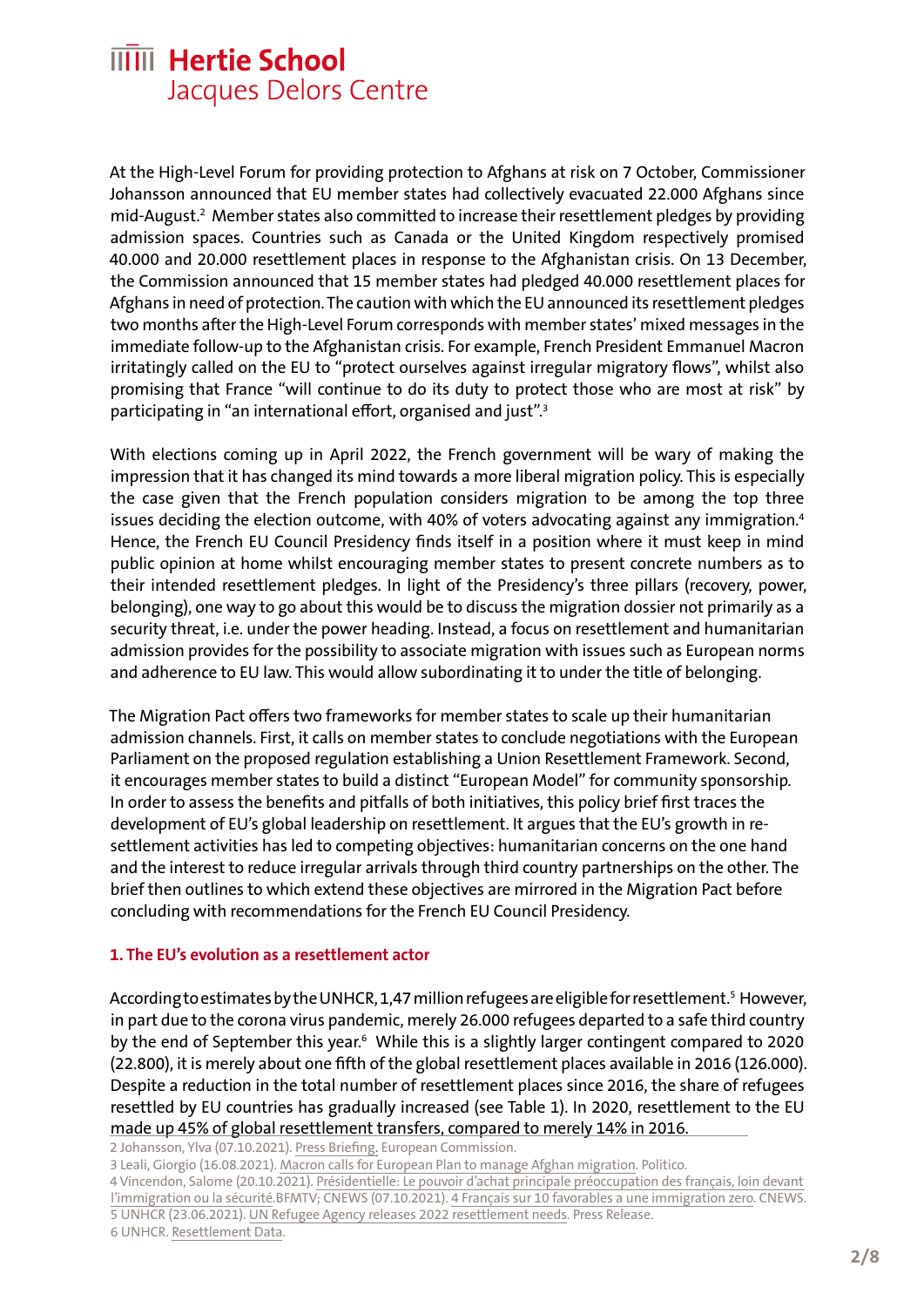France increased its annual resettlement pledges from 360 in 2010 to 5.600 in 2019 – spearheading the EU's resettlement effort ahead of Sweden (5.005) and Germany (4.890).<sup>7</sup>

| <b>Year</b> | EU    |              | Canada |              | <b>United States</b> |              |
|-------------|-------|--------------|--------|--------------|----------------------|--------------|
|             | Total | <b>Share</b> | Total  | <b>Share</b> | Total                | <b>Share</b> |
| 2016        | 17093 | 14%          | 21865  | 17%          | 78761                | 62%          |
| 2017        | 26397 | 41%          | 8912   | 14%          | 24559                | 38%          |
| 2018        | 26029 | 47%          | 7704   | 14%          | 17112                | 31%          |
| 2019        | 28992 | 45%          | 9031   | 14%          | 21159                | 33%          |
| 2020        | 10321 | 45%          | 3502   | 15%          | 6740                 | 30%          |

*Source: UNHCR*

The gradual increase of resettlement to the EU prior to the coronavirus pandemic is largely a result of two developments. First, member states have resorted to resettlement as a response to mounting crises in the European neighbourhood. Second, they have done so as a result of the Commission's growing effort to expand financial incentives and facilitate coordination among member states' practices.<sup>8</sup>

Given that there is no legal obligation under international or European law, resettlement to the EU was historically driven by just a few member states, most notably by Sweden, Finland, Denmark and the Netherlands. The number of resettling EU countries increased when the Justice and Home Affairs Council called on member states to resettle 10.000 vulnerable refugees from Iraq in 2008. Eventually, twelve EU countries participated in the joint effort.<sup>9</sup> Common European resettlement priorities and increased financial incentives were further introduced through the Joint EU Resettlement Programme in 2012, which was adopted following political upheavals in North Africa and the Middle East throughout 2011.<sup>10</sup>

A substantial increase in national resettlement programmes and in the number of persons resettled to the EU followed upon the so-called "migration crisis" in 2015. In June 2015, the European Council concluded that all member states would contribute to "multilateral and national schemes in the resettling of 20.000 displaced persons in clear need of international protection".11 This was followed by a Commission recommendation in 2017, which urged member states to provide another 50.000 resettlement places.<sup>12</sup> As a result, 20 European countries (including Norway and Switzerland) had set up national resettlement schemes by the end of 2019.13 Both *ad hoc* programmes, in combination with the parallel downscaling of the United States' resettlement programme under the Trump administration, help explain the EU's growing relevance as a resettlement actor.

#### **2. Resettlement after 2015: conflicting objectives**

The growth of resettlement activities in the EU has been accompanied by a process of embedding resettlement into a wider set of policy objectives.<sup>14</sup> Traditionally, resettlement serves a twofold

7 Eurostat. [Resettled persons – annual data](https://ec.europa.eu/eurostat/databrowser/view/tps00195/default/table?lang=en). European Commission.

8 Perrin, Delphine & McNamara, Frank (2013). [Refugee Resettlement in the EU: Between Shared Standards and](chrome-extension://efaidnbmnnnibpcajpcglclefindmkaj/viewer.html?pdfurl=https%3A%2F%2Fcadmus.eui.eu%2Fbitstream%2Fhandle%2F1814%2F29400%2FKnowReset_RR-2013_03.pdf&clen=1263015) 

[Diversity in Legal and Policy Frames](chrome-extension://efaidnbmnnnibpcajpcglclefindmkaj/viewer.html?pdfurl=https%3A%2F%2Fcadmus.eui.eu%2Fbitstream%2Fhandle%2F1814%2F29400%2FKnowReset_RR-2013_03.pdf&clen=1263015). KNOW RESET Research report. European University Institute.

9 European Resettlement Network. [The Policy Framework](https://www.resettlement.eu/page/resettlement-in-europe).

10 European Commission (2009). [Communication proposing a Joint EU Resettlement Programme.](https://eur-lex.europa.eu/legal-content/EN/TXT/?uri=LEGISSUM%3Ajl0029) COM(2009) 447 final.

11 European Council (2015). [Conclusions – 25 and 26 June 2015.](chrome-extension://efaidnbmnnnibpcajpcglclefindmkaj/viewer.html?pdfurl=https%3A%2F%2Fwww.consilium.europa.eu%2Fmedia%2F21717%2Feuco-conclusions-25-26-june-2015.pdf&clen=40283&chunk=true) CO EUR 8, CONCL 3.

12 European Commission (2017). [Recommendation on enhancing legal pathways for persons in need of international](chrome-extension://efaidnbmnnnibpcajpcglclefindmkaj/viewer.html?pdfurl=https%3A%2F%2Feur-lex.europa.eu%2Flegal-content%2FEN%2FTXT%2FPDF%2F%3Furi%3DCELEX%3A32017H1803%26from%3DEN)  [protection.](chrome-extension://efaidnbmnnnibpcajpcglclefindmkaj/viewer.html?pdfurl=https%3A%2F%2Feur-lex.europa.eu%2Flegal-content%2FEN%2FTXT%2FPDF%2F%3Furi%3DCELEX%3A32017H1803%26from%3DEN) C(2017) 6504.

13 UNHCR (2019). [Resettlement Overview Europe. January](https://reliefweb.int/sites/reliefweb.int/files/resources/77244.pdf) – December 2019.

14 Leboeuf, Luc (2020). [Legal Pathways to Protection: Towards a Common and Comprehensive Approach?](https://eumigrationlawblog.eu/legal-pathways-to-protection-towards-a-common-and-comprehensive-approach/) EU immigration and Asylum Law and Policy – Odysseus Network.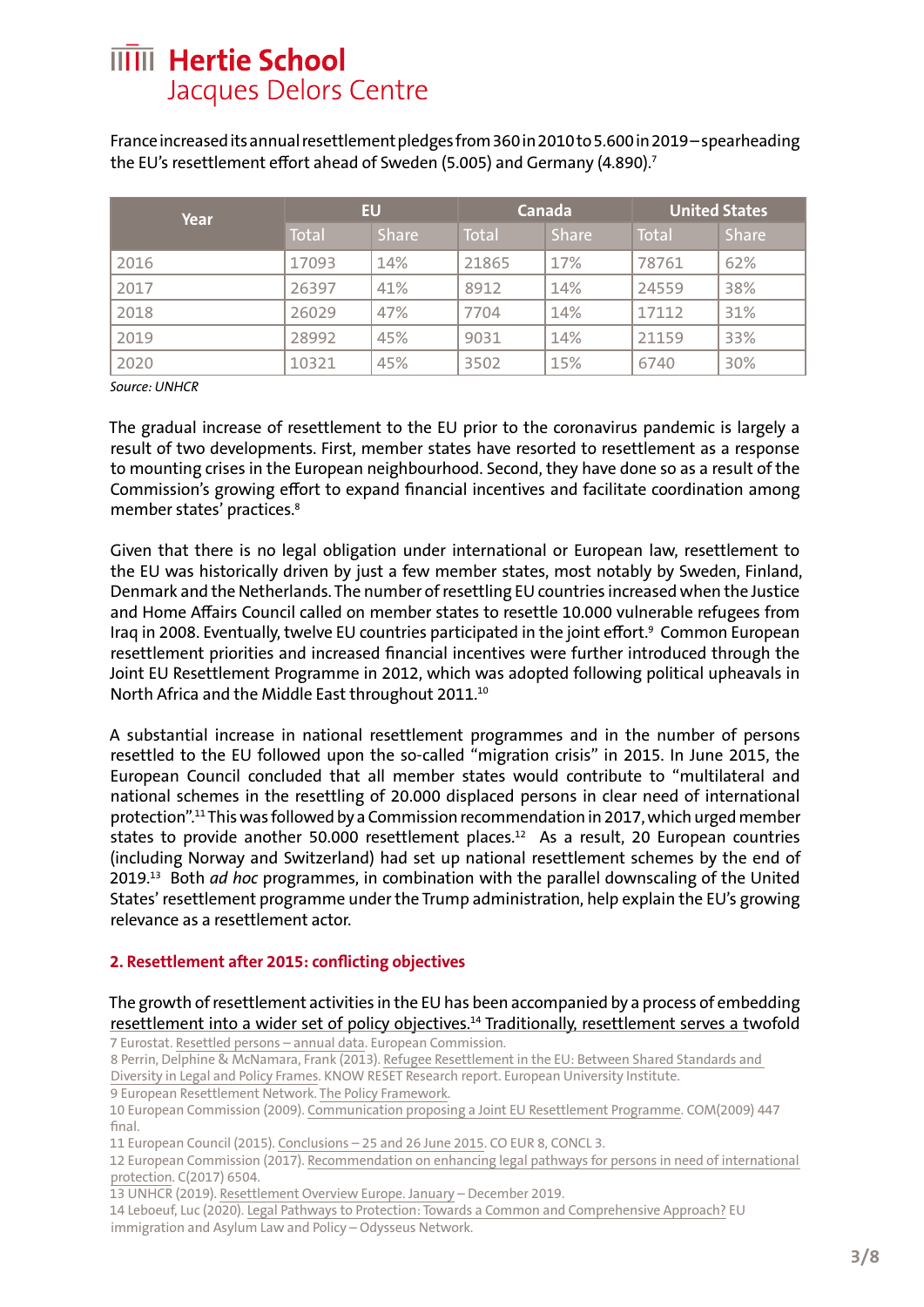purpose. First, states can express solidarity and help in sharing the responsibility for refugees with countries of first asylum. Second, resettlement offers access to protection and a durable solution to the most vulnerable refugees.

However, the EU's approach to resettlement – as well as to other forms of humanitarian admission – is increasingly shaped by an objective that has been described as "contained mobility".15 Rather than providing safe and legal pathways for purely for humanitarian purposes, this approach implies that selective refugee admission is offered to third countries as an incentive for cooperating with the EU in areas such as readmission or border management. The idea to contain asylum seekers in countries of origin or transit whilst offering limited, restrictive refugee admission was instrumental for the EU's response to 2015 and its partial externalisation of asylum responsibilities through third countries arrangements.

The coupling of refugee admission with border control measures is perhaps most evident in the EU-Turkey statement. The statement entered into force in March 2016 and has frequently been described as a blueprint for the EU's future cooperation with third countries. As part of the statement's so-called 1:1 mechanism, EU countries committed to resettle Syrian refugees from Turkey. This is a laudable effort as it helps alleviate pressure from Turkey and offers a durable solution to displaced Syrians. Yet, admission under the EU-Turkey statement is limited to refugees, who have not attempted to irregularly enter the EU before. At least in theory, admission is also conditional upon Turkey's promise to readmit asylum seekers who had irregularly entered Greece. This rests on the assumption that Turkey can be considered a safe third country, even though it has not signed the 1967 Protocol to the Geneva Refugee Convention. In practice, EU member states had resettled 28.000 refugees from Turkey by March 2021, while merely 2.140 were returned under the framework of the EU-Turkey statement.<sup>16</sup> The low number of returns can in part be explained by lengthy procedures in Greece. They are also a result of the fact that Turkey suspended its bilateral readmission agreement with Greece and stopped implementing a readmission agreement with the EU.17

The desire to use resettlement as a means for engaging third countries in migration management is also visible in the Commission's 2016 legislative proposal for a Union Resettlement Framework regulation. The proposal attempts to establish "a more structured, harmonised, and permanent framework for resettlement across the Union".<sup>18</sup> Although a partial provisional agreement between the European Parliament and the Council was attained in June 2018, member states remained wary of ceding control over the design and scope of their admission programmes.<sup>19</sup> Eventually, the Council did therefore not endorse the Commission proposal and handed the file back to negotiations at technical level during the Austrian Council Presidency in the second half of 2018.

Considering previous ad hoc approaches, the proposal offers a welcome opportunity to make resettlement to the EU more systematic and reliable. However, in doing so, the proposal has not struck an adequate balance between the competing objectives of border management on the one hand, and humanitarian concerns on the other. In the proposal's explanatory memorandum, the Commission lists helping "displaced persons in need of international protection" alongside using

<sup>15</sup> Carrera, Sergio & Cortinovis, Roberto (2019). [The EU's Role in Implementing the UN Global Compact. Contained](https://www.ceps.eu/ceps-publications/eus-role-implementing-un-global-compact-refugees/)  [Mobility vs. International Protection.](https://www.ceps.eu/ceps-publications/eus-role-implementing-un-global-compact-refugees/) CEPS.

<sup>16</sup>Popp, Karoline (2021). ["No more Morias"? Origins, challenges and prospects of the hotspots on the Greek islands.](chrome-extension://efaidnbmnnnibpcajpcglclefindmkaj/viewer.html?pdfurl=https%3A%2F%2Fwww.svr-migration.de%2Fwp-content%2Fuploads%2F2021%2F03%2FSVR_Policy-Brief_Moria_EN_barrier-free.pdf&clen=459335&chunk=true) SVR Policy Brief 2021-1, Berlin; Terry, Kyilah (2021). [The EU-Turkey Deal, Five Years On: A Frayed and Controversial but](https://www.migrationpolicy.org/article/eu-turkey-deal-five-years-on)  [Enduring Blueprint](https://www.migrationpolicy.org/article/eu-turkey-deal-five-years-on). Migration Policy Institute (MPI).

<sup>17</sup> Popp, Karoline (2021). ["No more Morias"? Origins, challenges and prospects of the hotspots on the Greek islands](chrome-extension://efaidnbmnnnibpcajpcglclefindmkaj/viewer.html?pdfurl=https%3A%2F%2Fwww.svr-migration.de%2Fwp-content%2Fuploads%2F2021%2F03%2FSVR_Policy-Brief_Moria_EN_barrier-free.pdf&clen=459335&chunk=true). SVR Policy Brief 2021-1, Berlin.

<sup>18</sup> European Commission (2016). [Proposal for a regulation establishing a Union Resettlement Framework](chrome-extension://efaidnbmnnnibpcajpcglclefindmkaj/viewer.html?pdfurl=https%3A%2F%2Feur-lex.europa.eu%2Flegal-content%2FEN%2FTXT%2FPDF%2F%3Furi%3DCELEX%3A52016PC0468%26from%3DEN). 2016/0225 (COD).

<sup>19</sup> European Parliament. [EU Resettlement Framework.](chrome-extension://efaidnbmnnnibpcajpcglclefindmkaj/viewer.html?pdfurl=https%3A%2F%2Feur-lex.europa.eu%2Flegal-content%2FEN%2FTXT%2FPDF%2F%3Furi%3DCELEX%3A52016PC0468%26from%3DEN) Legislative Train Schedule.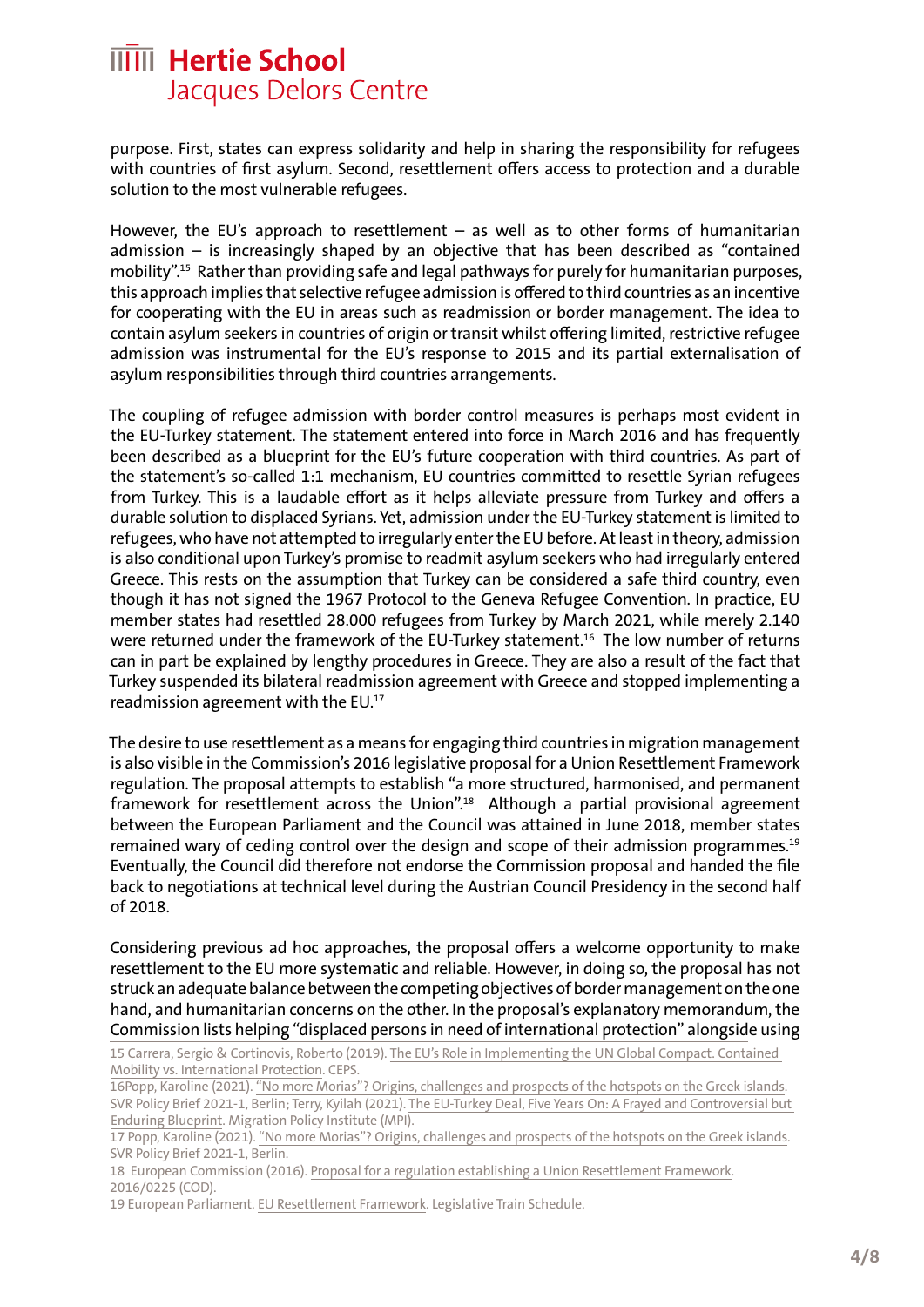resettlement as a "tool of international solidarity and responsibility sharing".<sup>20</sup> Yet, the overall emphasis of the proposal is better described as "managing migration flows" with the objective to "help reduce the pressure of spontaneous arrivals". The proposal's focus on border management manifests itself primarily in the proposed (in)eligibility criteria for resettlement candidates, as well as in the prioritisation of third countries from which resettlement should occur.<sup>21</sup>

- First, the proposal excludes "persons who have irregularly entered, irregularly stayed in, or attempted to irregularly enter" the EU within the past five years.<sup>22</sup> It hence frames resettlement not only as an alternative to irregular arrivals but attempts to (partially) replace irregular arrivals though a "contained mobility" approach.
- Second, the proposal gives member states substantial leeway in selecting beneficiaries. It allows member states to give preference to candidates with a certain skillset or with characteristics perceived as facilitating integration. The proposal thereby provides for more flexibility in setting up admission schemes, which can be helpful when responding to immediate crises. However, the broad scope of eligibility criteria and the emphasis on integration outcomes risk undermining vulnerability as the prime parameter for selecting resettlement beneficiaries.
- Third, the proposal not only considers "the number of displaced people in need of protection" as a relevant factor when determining the countries from which resettlement should primarily take place. It also states that "any onward movement of those persons to the territory of the Member states" should determine priority regions.<sup>23</sup> The proposal further specifies that "a third country's effective cooperation" in reducing the number of irregular arrivals to the EU and in increasing the number of readmissions should be considered when deciding whether resettlement should take place from these countries.

#### **3. Resettlement & humanitarian admission in the Migration Pact**

Contrary to other files from the Juncker Commission's 2016 reform package, the Migration Pact neither amended nor replaced the Union Resettlement Framework proposal. Instead, the Migration Pact urges member states in the Council and the European Parliament to "conclude swiftly negotiations" on the Framework regulation.<sup>24</sup> It also invites member states to formalise their resettlement pledges from 2022 onward with the intention to "confirm the EU's global lead".25

Hence, rather than offering a "change in paradigm", as the Commission described it, the Migration Pact consolidates the "contained mobility" approach.<sup>26</sup> It does so by framing resettlement as integral to the EU's "comprehensive approach to migration". This is particularly the case when outlining the EU's cooperation with third countries on a variety of migration-related areas. As part of a comprehensive approach, creating legal pathways to protection is one out of many priorities in the toolbox for engaging with third countries outlined in the Migration Pact. Other priorities include readmission and addressing the root causes of displacement. It thereby further integrates resettlement into a wider set of policy objectives that "are not inherently opposed to one another but generate tensions upon their implementation".<sup>27</sup>

20 European Commission (2016). [Proposal for a regulation establishing a Union Resettlement Framework](chrome-extension://efaidnbmnnnibpcajpcglclefindmkaj/viewer.html?pdfurl=https%3A%2F%2Feur-lex.europa.eu%2Flegal-content%2FEN%2FTXT%2FPDF%2F%3Furi%3DCELEX%3A52016PC0468%26from%3DEN). 2016/0225 (COD).

immigration and Asylum Law and Policy – Odysseus Network.

<sup>21</sup> Bamberg, Katharina (2018). [The EU Resettlement Framework: From a humanitarian pathways to a migration](https://www.epc.eu/en/Publications/The-EU-Resettlement-Framework~203de8)  [management tool](https://www.epc.eu/en/Publications/The-EU-Resettlement-Framework~203de8). Discussion Paper. European Policy Centre (EPC).

<sup>22</sup> European Commission (2016). [Proposal for a regulation establishing a Union Resettlement Framework](chrome-extension://efaidnbmnnnibpcajpcglclefindmkaj/viewer.html?pdfurl=https%3A%2F%2Feur-lex.europa.eu%2Flegal-content%2FEN%2FTXT%2FPDF%2F%3Furi%3DCELEX%3A52016PC0468%26from%3DEN). 2016/0225 (COD).

<sup>23</sup> European Commission (2016). [Proposal for a regulation establishing a Union Resettlement Framework](chrome-extension://efaidnbmnnnibpcajpcglclefindmkaj/viewer.html?pdfurl=https%3A%2F%2Feur-lex.europa.eu%2Flegal-content%2FEN%2FTXT%2FPDF%2F%3Furi%3DCELEX%3A52016PC0468%26from%3DEN). 2016/0225 (COD).

<sup>24</sup> European Commission (2020). [Communication on a New Pact on Migration and Asylum](chrome-extension://efaidnbmnnnibpcajpcglclefindmkaj/viewer.html?pdfurl=https%3A%2F%2Feur-lex.europa.eu%2Fresource.html%3Furi%3Dcellar%3A85ff8b4f-ff13-11ea-b44f-01aa75ed71a1.0002.02%2FDOC_3%26format%3DPDF). COM(2020) 609 final. 25 European Commission (2020). [Communication on a New Pact on Migration and Asylum](chrome-extension://efaidnbmnnnibpcajpcglclefindmkaj/viewer.html?pdfurl=https%3A%2F%2Feur-lex.europa.eu%2Fresource.html%3Furi%3Dcellar%3A85ff8b4f-ff13-11ea-b44f-01aa75ed71a1.0002.02%2FDOC_3%26format%3DPDF). COM(2020) 609 final. 26 Garcia Andrade, Paula (2020). [EU cooperation on migration with partner countries within the New Pact: new](https://eumigrationlawblog.eu/eu-cooperation-on-migration-with-partner-countries-within-the-new-pact-new-instruments-for-a-new-paradigm/)  [instruments for a new paradigm?](https://eumigrationlawblog.eu/eu-cooperation-on-migration-with-partner-countries-within-the-new-pact-new-instruments-for-a-new-paradigm/) EU immigration and Asylum Law and Policy – Odysseus Network. 27 Leboeuf, Luc (2020). [Legal Pathways to Protection: Towards a Common and Comprehensive Approach?](https://eumigrationlawblog.eu/legal-pathways-to-protection-towards-a-common-and-comprehensive-approach/) EU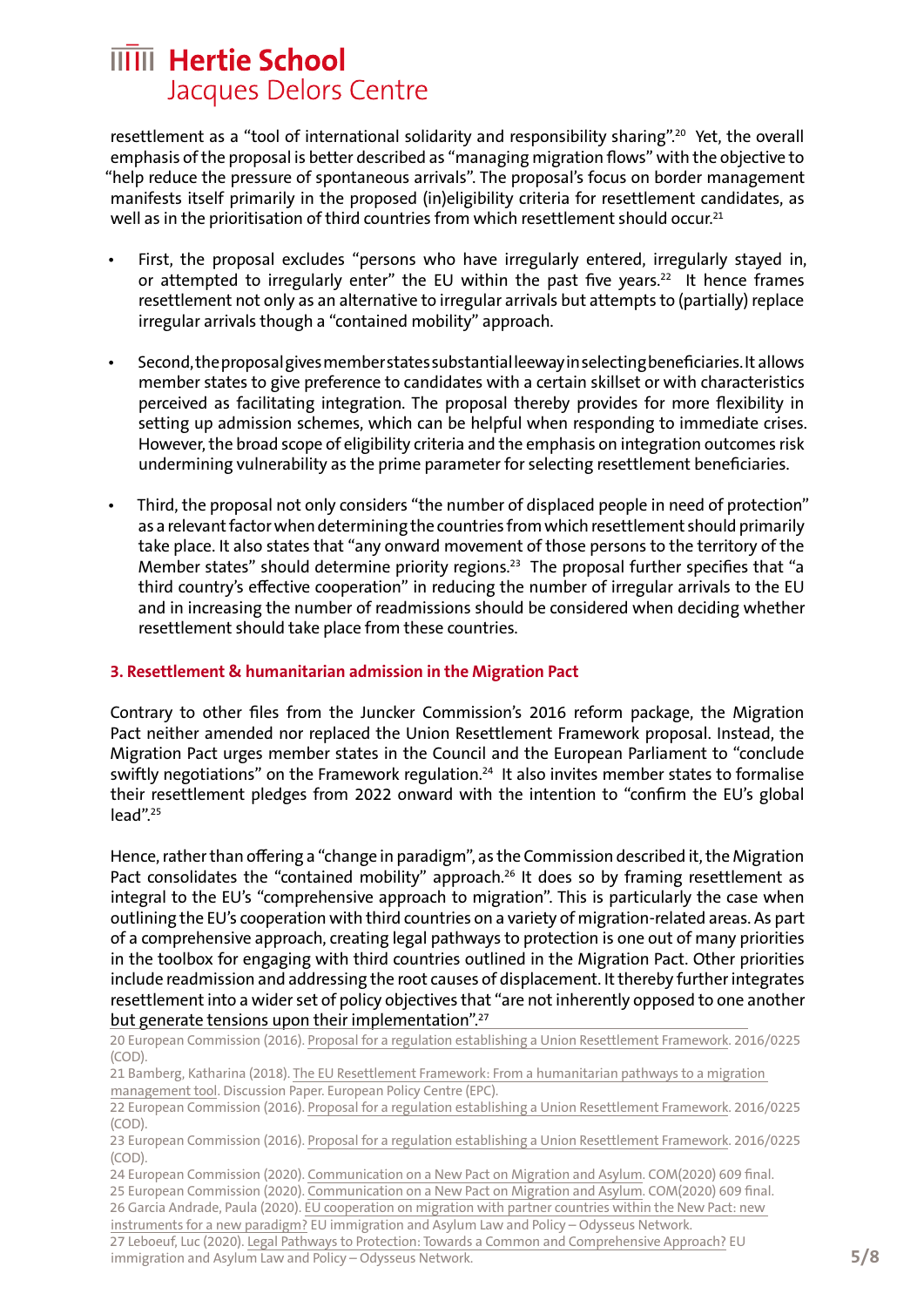In the absence of a legislative framework to steer harmonisation, the Migration Pact outlines three measures through which the Commission intends to coordinate member state practices. First, the Commission points to its financial instruments for supporting implementation of resettlement pledges. This includes a payment of 10.000 EUR per person resettled from priority countries and 6.000 EUR for other resettlements under the Asylum, Migration and Integration Fund (AMIF) (Recital 16). The Commission further points to the 2021-2027 Asylum and Migration Fund (AMF) as a resource for resuming resettlement efforts following the coronavirus pandemic (Recital 21). Second, the recommendation stresses the relevance of operation support offered by the European Asylum Support Office (EASO) in organising "remote interviewing or dossier resettlement" (Recital 19) and through the European Resettlement Support Facility in Turkey (Recital 22).28 Third, the Commission encourages member states to use the Resettlement and Humanitarian Admissions Network for "information sharing and peer learning" (Recital 22).

In addition to traditional resettlement, the Migration Pact introduces the idea of a "European Model of community sponsorship" with the intention to increase the number of refugee admissions.<sup>29</sup> Although there is no settled definition of community sponsorship, it can be described as "a modality of welcoming asylum seekers based on the shared responsibility of private actors and public authorities".<sup>30</sup> Several EU member states have over recent years set up sponsorship schemes. These can either be linked to complementary pathways or be incorporated into existing resettlement programmes.<sup>31</sup> For example, France developed a so-called "humanitarian corridors" programme with an annual quota for 500 refugees. $32$  The programme is run by faith-based organisation which identify beneficiaries and are subsequently responsible for organising travel, housing and integration support of beneficiaries.

The proliferation of pilot projects, as well as the attention given to sponsorship both in the Global Compact and in the Migration Pact have raised expectations that community sponsorship could offer "a potential solution to the dismal global refugee situation".<sup>33</sup> And while sponsorship schemes indeed bear much potential, both in scaling up refugee admission and in creating a positive narrative around refugee admission, there are also risks. Given that community sponsorship involves a (partial) transfer of responsibilities from the state to private actors, such risks revolve less around the strategic use of sponsorship for a "contained mobility" approach. Instead, they refer mostly to the inherent flexibility of sponsorship schemes that give states considerable leeway in the design of programmes. For example, the Migration Pact repeatedly stresses the added value of community sponsorship in strengthening the integration process of refugees. Similar to the proposed Resettlement Framework regulation, an overly due focus on integration outcomes may, however, risk prioritising candidates with certain skill sets over more vulnerable refugees. This is a particular concern when community sponsorship does not offer additional pathways to protection but is instead integrated into existing resettlement programmes where candidates would thus compete for the same admission places. The flexibility of community sponsorship schemes hence necessitates introducing certain safeguards as to the protection status of beneficiaries and non-discriminatory selection criteria.

<sup>28</sup> European Commission (2020). [Recommendation on legal pathways to protection in the EU.](https://eur-lex.europa.eu/legal-content/en/TXT/?uri=CELEX%3A32020H1364) C/2020/6467.

<sup>29</sup> European Commission (2020). [Communication on a New Pact on Migration and Asylum](chrome-extension://efaidnbmnnnibpcajpcglclefindmkaj/viewer.html?pdfurl=https%3A%2F%2Feur-lex.europa.eu%2Fresource.html%3Furi%3Dcellar%3A85ff8b4f-ff13-11ea-b44f-01aa75ed71a1.0002.02%2FDOC_3%26format%3DPDF). COM(2020) 609 final. 30 Duken, Carlotta & Rasche, Lucas (2021). [Towards a European Model for Community Sponsorship](chrome-extension://efaidnbmnnnibpcajpcglclefindmkaj/viewer.html?pdfurl=https%3A%2F%2Fhertieschool-f4e6.kxcdn.com%2Ffileadmin%2F2_Research%2F1_About_our_research%2F2_Research_centres%2F6_Jacques_Delors_Centre%2FPublications%2F202010331_Duken_Rasche_Community_sponsors.pdf&clen=125569&chunk=true). Policy Brief.

Jacques Delors Centre. 31 Duken, Carlotta & Rasche, Lucas (2021). [Towards a European Model for Community Sponsorship](chrome-extension://efaidnbmnnnibpcajpcglclefindmkaj/viewer.html?pdfurl=https%3A%2F%2Fhertieschool-f4e6.kxcdn.com%2Ffileadmin%2F2_Research%2F1_About_our_research%2F2_Research_centres%2F6_Jacques_Delors_Centre%2FPublications%2F202010331_Duken_Rasche_Community_sponsors.pdf&clen=125569&chunk=true). Policy Brief.

Jacques Delors Centre.

<sup>32</sup> European Resettlement Network (2018). [Towards a Private Sponsorship Model in France](chrome-extension://efaidnbmnnnibpcajpcglclefindmkaj/viewer.html?pdfurl=https%3A%2F%2Fresettlement.eu%2Fsites%2Ficmc%2Ffiles%2FERN%252B%2520Private%2520Sponsorship%2520Feasibility%2520Study%2520-%2520Towards%2520a%2520Private%2520Sponsorship%2520Model%2520in%2520France.pdf&clen=463641&chunk=true). Feasibility Study. 33 Feith Tan, Nikolas (2020). [Community Sponsorship, the Pact and the Compact: Towards Protection Principles.](https://www.asileproject.eu/community-sponsorship-the-pact-and-the-compact-towards-protection-principles/) ASILE Forums.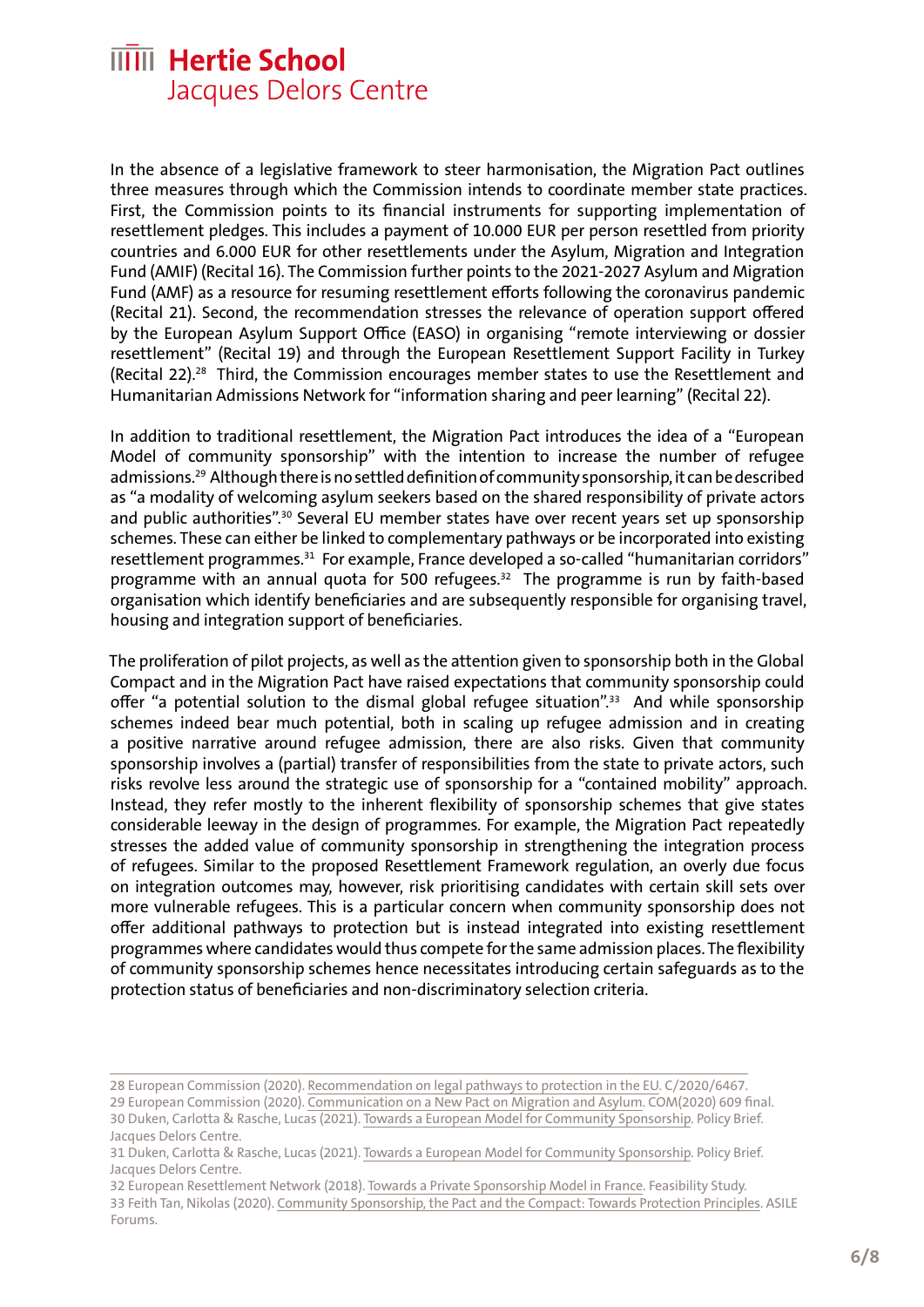#### **4. A twofold approach for the French EU Council Presidency**

Setting up a resettlement scheme for refugees displaced by the Afghanistan crisis requires immediate action. It would therefore be sensible to implement the resettlement efforts announced on 13 December in another ad hoc manner, rather than waiting for negotiations on the Union Resettlement Framework to be concluded. Whereas it remains unlikely for resettlement to become a political flagship of the Presidency, this is not necessarily a disadvantage. Instead, a less politicised approach can focus on solving technical issues to make progress on enhancing member states' efforts to substantiate their resettlement pledges. With that in mind, the French EU Council Presidency should pursue a twofold approach when it comes to enhancing member states' efforts to establish safe and legal pathways to protection.

First, the French government should encourage other member states in the Council to make their pledges additional to previously existing resettlement schemes. For example, as part of the Commission's announcement on 13 December, Germany's commitment merely re-confirmed previous resettlement pledges. A resettlement scheme for displaced Afghans based on additional pledges would help underline the EU's ambition to claim a leadership role on resettlement. To support member states in scaling up existing resettlement programmes or setting up new schemes, the French EU Council Presidency can make use of the instruments laid out in the Migration Pact. For example, it could persuade member states to make use of the EU's existing resettlement infrastructure, such as EASO's Resettlement and Humanitarian Admission Network, which can serve as a platform for horizontal dialogue between traditional resettlement countries and newcomers in order to share best practices. The recent crisis in Afghanistan has further worsened a situation of protracted displacement for many Afghan refugees in the region. An ad hoc scheme should therefore pave the way for the EU's longer-term commitment to resettle from the region. This also requires ensuring sufficient financial support to the UNHCR in order to establish and maintain the necessary resettlement infrastructure in countries like Pakistan or Iran.

Second, the French EU Council Presidency should invest its political weight to move negotiations on the Union Resettlement Framework forward. In the past, external crises have often driven the EU to corroborate its resettlement efforts. This could be similar with regard to the Afghanistan crisis. The main objective for establishing a common resettlement framework should be to counterweigh an otherwise restrictive EU migration policy that is mostly directed at the "nonadmission" of refugees and asylum seekers.<sup>34</sup> For that to happen, member states need to increase their annual resettlement pledges. Further, the European Parliament and Council should agree on a better balance between humanitarian and migration management priorities in the proposed regulation establishing a Union Resettlement Framework.

Over the next six months, the French government should therefore invite member states to revisit the proposal's emphasis on third country arrangements. This does not necessarily imply that member states should entirely abandon cooperation with third countries. Instead, they should reconsider under which circumstances cooperation is beneficial for all three parties involved: migrants, the EU, and third countries. In particular, this concerns the plan to prioritise resettlement from third countries that cooperate with the EU on migration management. Not only does such a prioritisation distort the principle that resettlement should benefit the most vulnerable refugees. The coupling of selective refugee admission with outsourcing border management has in the past manoeuvred the EU into a vulnerable position in which third countries have repetitively used migrants as a means to assert pressure on the EU.

Lastly, the French Council Presidency should ensure that the inclusion of humanitarian pathways into the proposed Resettlement Framework helps widening the range of admission channels. To that end, humanitarian admission programmes should primarily be set up in a complementary